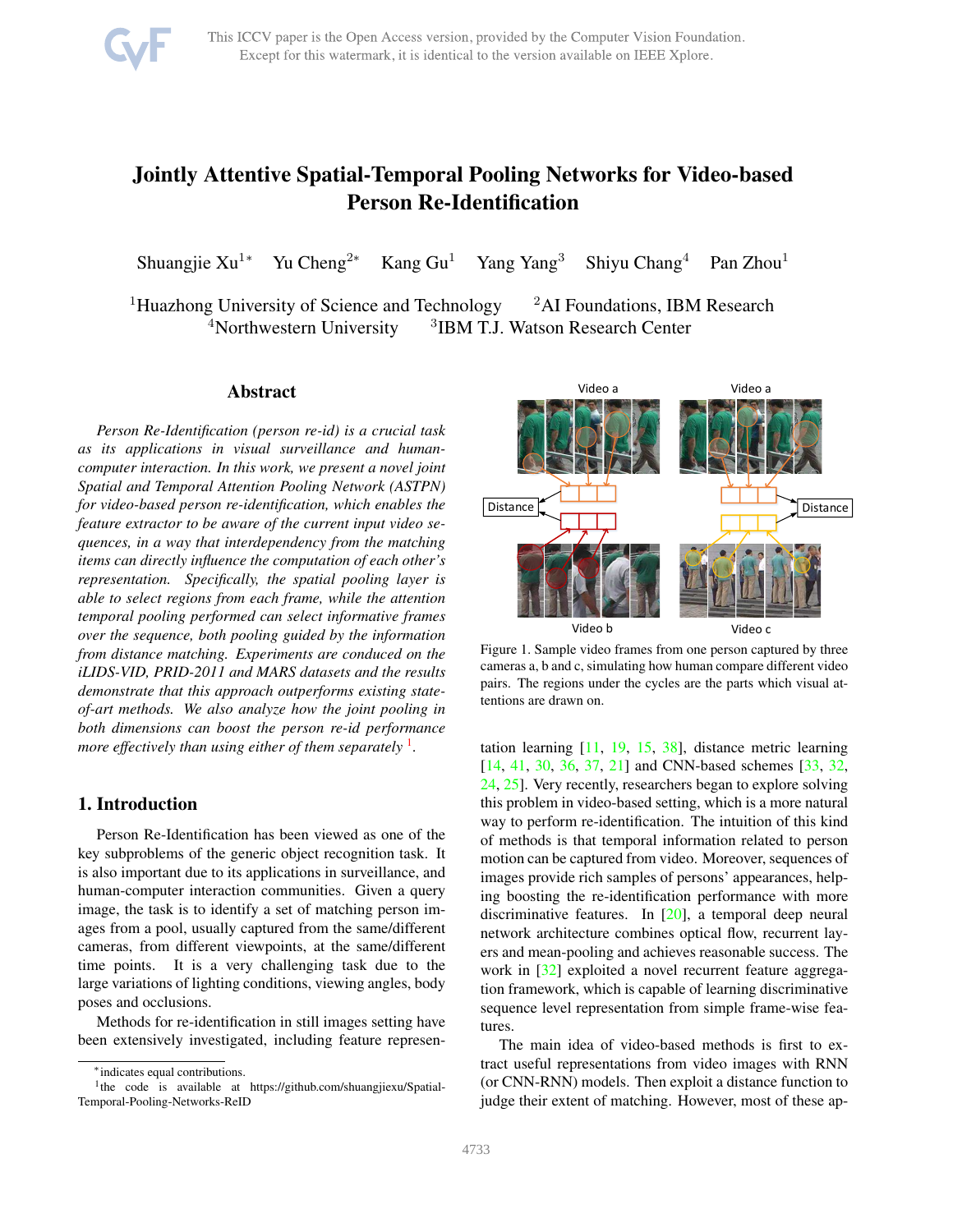<span id="page-1-1"></span>proaches derive each sequence's representation separately, rarely considering the impact of the others, which neglect the mutual influence of the two video sequences in the context of the matching task. Let's think about how human visual processing works when comparing video sequences. For example, the pair-wise case described in Figure [1,](#page-0-1) when comparing video frames a with two other *b* and *c* separately, as *b* and *c* are different, it is natural for our brain to draw different focuses on different frames of *a*. On the other hand, the interaction of compared sequences should also have effect on the spatial dimension, which guides human to pay attentions on different regions of the input *a*. This is extremely important for the scenario with large viewpoint changes or fast moving object. The example demonstrates why we should draw different attention when comparing different pairs of video frames.

Motivated by recent success of attention models [\[1,](#page-8-11) [31,](#page-8-12) [34,](#page-8-13) [5\]](#page-8-14), we proposed jointly Attentive Spatial-Temporal Pooling Networks (ASTPN), a powerful mechanism for learning the representation of video sequences by taking into account the interdependence among them. Specifically, ASTPN first learns a similarity measure over the features extracted from recurrent-convolutional networks of the two input items, and uses the similarity scores between the features to compute attention vectors in both spatial (regions in each frame) and temporal (frames over sequences) dimensions. Next, the attention vectors are used to perform pooling. Finally, a Siamese network architecture is deployed over the attention vectors. The proposed architecture can be trained efficiently with the end-to-end training schema.

We perform extensive experiments on three datasets, iLIDS-VID, PRID-2011 and MARS. The results clearly demonstrate that our proposed method for person reidentification outperforms well established baselines significantly and offers new state-of-the-art performance. The cross dataset test also derives the same conclusion. ASTPN is also a general component that can handle a wide variety of person re-identification tasks.

# 2. Related Work

Person re-id, a challenging task which has been explored for several years, still remains to be further focused on to overcome the problems of viewpoint difference, illumination change, occlusions and even similar appearance of different people. A majority of recent works mainly develop their solutions from two aspects: extracting reliable feature representations [\[28,](#page-8-15) [6,](#page-8-16) [11,](#page-8-0) [19,](#page-8-1) [15,](#page-8-2) [38\]](#page-9-0) or learning a robust distance metric [\[14,](#page-8-3) [41,](#page-9-1) [2,](#page-8-17) [30,](#page-8-4) [36,](#page-9-2) [37,](#page-9-3) [21,](#page-8-5) [13\]](#page-8-18). To be specific, features including color histograms[\[37,](#page-9-3) [30\]](#page-8-4), texture histograms [\[6\]](#page-8-16), Local Binary Patterns [\[30\]](#page-8-4), Color Names [\[40\]](#page-9-4) and so on are widely utilized for person re-id to address identity information in the existence of challenges like lighting change. In the meantime, metric learning methods



<span id="page-1-0"></span>Figure 2. Our video-based person re-identification system. We adopt Siamese network architecture for spatial-temporal feature extraction, and jointly attentive spatial-temporal pooling for interdependence information learning.

such as large margin nearest neighbor (LMNN) [\[29\]](#page-8-19), Mahalanobis distance metric (RCA) [\[2\]](#page-8-17), Locally Adaptive Decision Function (LADF) [\[13\]](#page-8-18) and RankSVM [\[38\]](#page-9-0) have also been applied to person re-id task. Despite the prominent progress in recent years, most of these works are still based on image-to-image level. Video setting is intuitively more close to the practical scenario as video is the first-hand material captured by surveillance camera [\[4,](#page-8-20) [3\]](#page-8-21). Besides, temporal information relevant to a person's motion, gait for instance, may help to discriminate similar pedestrians. Moreover, video provides abundant samples of the target for us with the cost of increasing computation.

Gradually, more and more works began to explore videoto-video matching problem in person re-id. Discriminative Video Ranking model [\[27\]](#page-8-22) used discriminative video fragments selection to capture more accurate space-time information, while simultaneously learning a video ranking function for person re-id. Bag-of-words [\[40\]](#page-9-4) method aimed to encode frame-wise features into a global vector. However, neither of these models could be considered effective for ignoring the rich temporal information contained in the videos. However, video-based person re-id raises new challenges: some inter-class difference of video-based representation can be much more ambiguous compared with the one when using image-based representation, since it's likely that different people could not only have similar appearance but also similar motions, making alignment tough to achieve. Therefore, space-time information must be fully utilized to solve those extra problems. Besides, a top-push distance learning (TDL) model has been proposed to effectively make use of space-time information, with a top-push constraint to quantify ambiguous video representation [\[35\]](#page-9-5).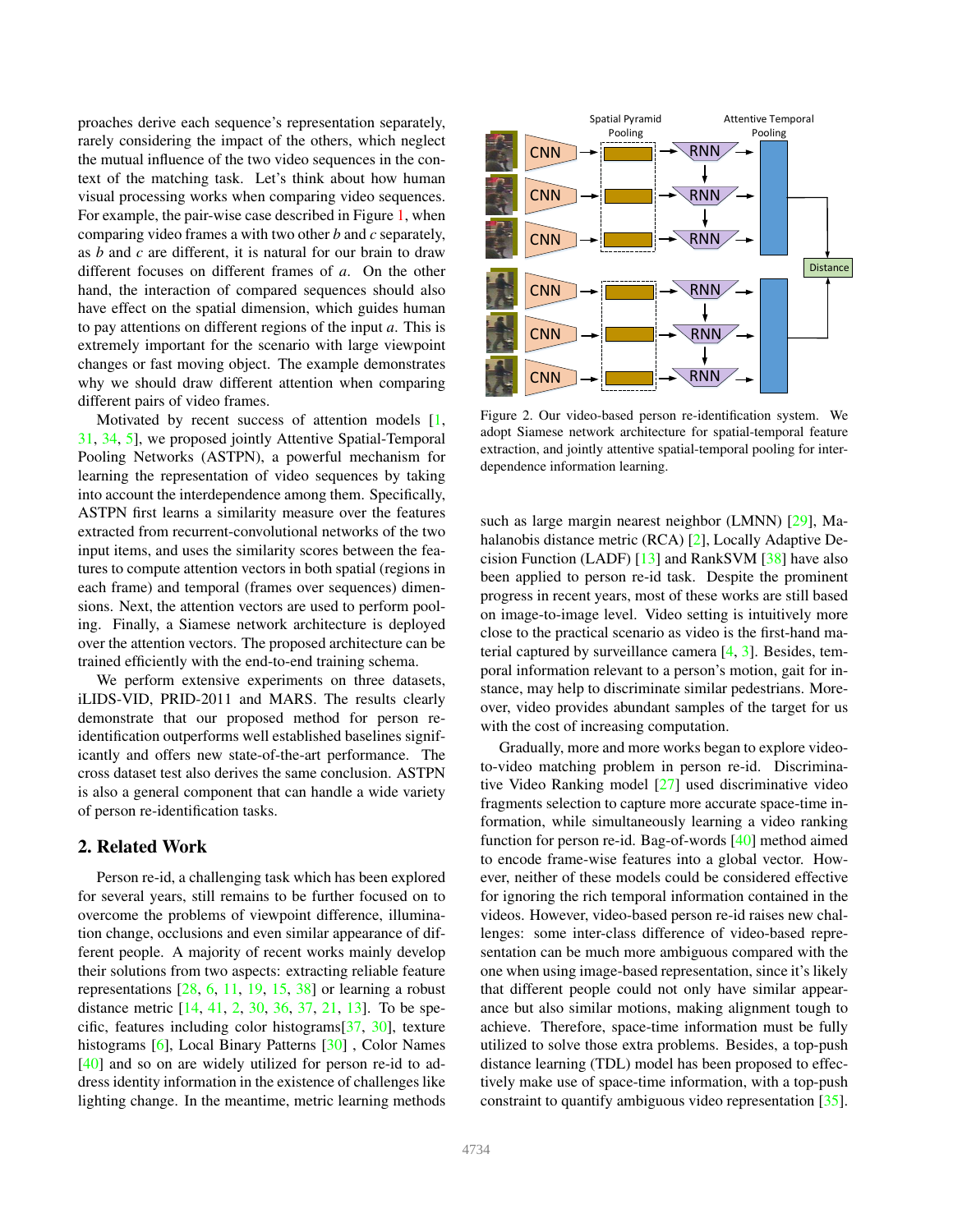<span id="page-2-1"></span>Deep learning offers an approach to solve feature representation and metric learning problem at the same time. The typical architecture is composed of two parts: a feature extracting network, usually a CNN or RNN, and multiple metric learning layers to make final prediction. The first Siamese-CNN (SCNN) structure [\[33\]](#page-8-6) proposed for person re-id leveraged a set of 3 SCNNs to the three overlapped parts of the image. [\[32\]](#page-8-7) exploited a novel recurrent feature aggregation framework, which is capable of learning discriminative sequence level representation for frame-wise features. A recent work [\[20\]](#page-8-10) used CNN to obtain feature representation from the multiple frames of the video, then applied RNN to learn the interaction between them. Temporal pooling layer followed the recurrent layer, aiming to capture sequential interdependence (the pooling might be max-pooling or mean-pooling). Those layers were jointly trained to function as a feature extractor. However, the maxpooling and mean-pooling adapted by them were not robust enough to compress and produce the person's appearance over a period of time, since max-pooling only employed the most active feature map at one temporal step of whole sequence and mean-pooling, which produced a representation averaged over all time steps, thus couldn't preclude the impact of ineffective features well.

More importantly, the re-id frameworks usually take the form of similarity measure with other inputs. Most of prior works ignored the mutual influence of other items when performing representation learning. Thus we would like to fill this gap by introducing the attention mechanism, which already achieved great success in image caption generation [\[31\]](#page-8-12), machine translation [\[1\]](#page-8-11), question-answering  $[34]$  as well as action recognition [\[23\]](#page-8-23). [\[16\]](#page-8-24) presented an comparative attention architecture and addressed the problem in the spatial dimension. [\[5\]](#page-8-14) proposed a two-way attention mechanism to matching the text sequence, which is exploited in our framework as the temporal pooling component.

# 3. The Proposed Model Architecture

This work builds a recurrent-convolutional network with jointly attentive spatial-temporal pooling (ASTPN) for video-based person re-identification. Our ASTPN architecture works by passing a pair of video sequences through a Siamese networks to obtain two representations and producing the Euclidean distance between them. As shown in Figure [2,](#page-1-0) each input (one frame from a video with optic flow involved) is passed through a CNN network to extract feature maps from the last convolutional layer. Then those feature maps are fed into our spatial pooling layer to obtain image-level representation at one time step. After that, we take temporal information into consideration by utilizing a recurrent network to generate the feature set of a video sequence. Finally, all time steps resulting from recurrent network are combined by attentive temporal pooling to form



<span id="page-2-0"></span>Figure 3. Jointly attentive spatial pooling architecture. Here  $Conv.3$  is the last convolutional layer. In the spatial pooling layer, we use a spatial pyramid pooling structure with multi-level spatial bins (8×8, 4×4, 2×2 and 1×1). The image-level representation is then generated by joining all pooling outputs with those spatial bin.

the sequence-level representation.

The crucial part of ASTPN relies on the jointly attentive spatial-temporal pooling (ASTP) layers. Instead of using general max (mean) pooling and over-time temporal pooling layers, this pooling mechanism could take information to form the distance at each step, allowing our model to be more attentive both on region of interests in image level and on effective time step in sequence level. Moreover, attentive spatial-temporal pooling also makes our model adaptive to image sequence of arbitrary resolution/length. Detailed techniques about the attentive spatial and temporal pooling will be presented in following subsections.

#### 3.1. Spatial Pooling Layer

In person re-identification, due to the overlooking angle of most surveillance equipment, pedestrians only take a part in whole spatial images. Therefore, local spatial attention is necessary for deep networks. The design of such layer should 1) generate multi-scales region patches of each image and feed them into RNN/attention pooling layer; 2) make the model robust to image sequence of arbitrary resolution/length. In this work, we use spatial pyramid pooling (SPP) layer [\[7\]](#page-8-25) as the component attentive spatial pooling to concentrate our model on important region in spatial dimension. Shown in Figure [3,](#page-2-0) the SPP layer has multi-level spatial bins to generate multi-level spatial representations, and then those representations are combined into a fixed-length image-level representation. Since the image-level representations involve pedestrian position and multi-scale spatial information, our joint attentive spatial pooling mechanism is able to select regions from each frame.

Given the input sequence  $\mathbf{v} = \{v^1, \dots, v^T\}$ , we obtain the feature maps set  $C = \{C^1, \ldots, C^T\}$  by utilizing the convolutional network shown in Table [1.](#page-4-0) Each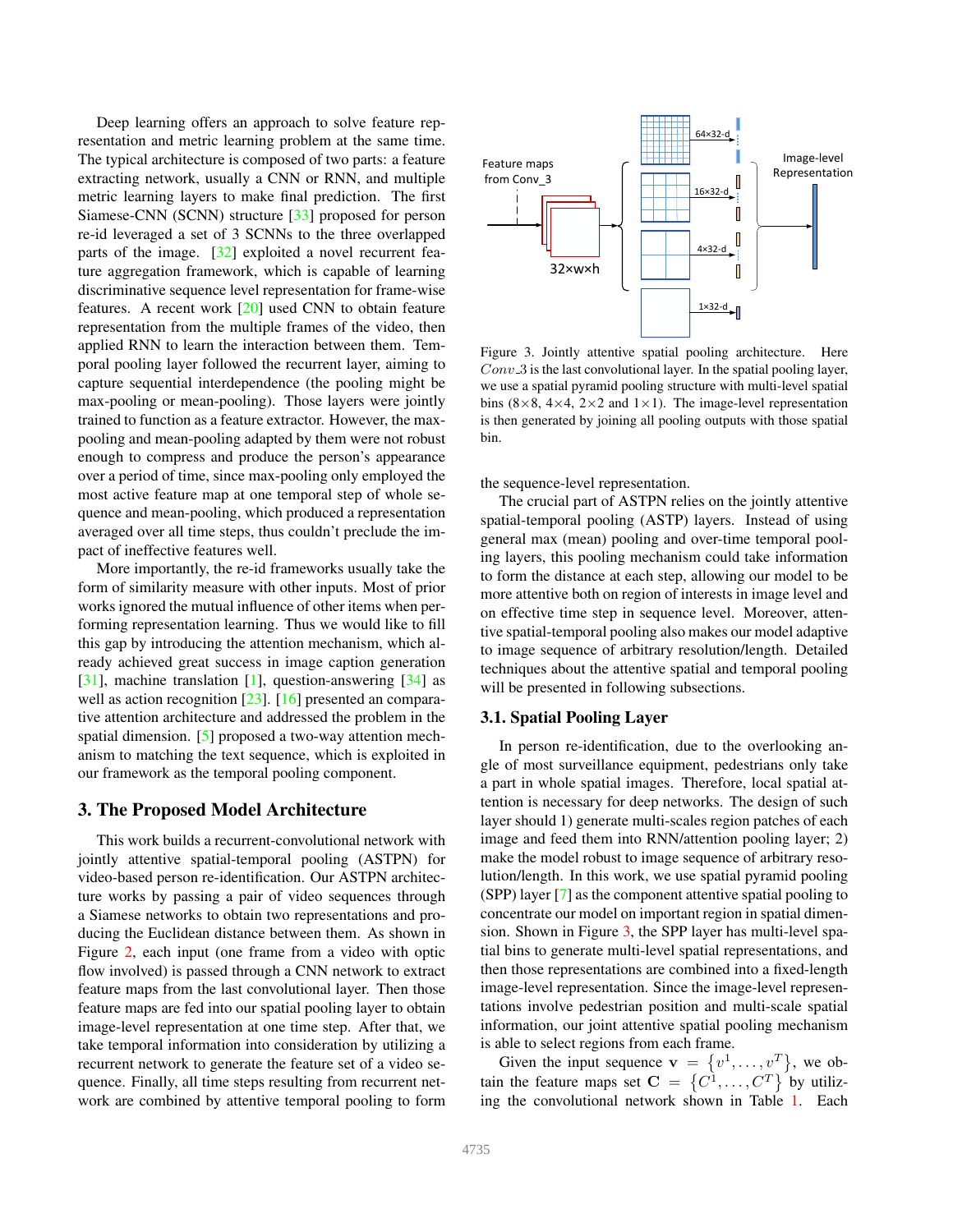<span id="page-3-0"></span> $C^i \in \mathbb{R}^{c \times w \times h}$  is then fed into spatial pooling layer to get image-level representation  $r^i$ . Assuming that the size set of spatial bins is  $\{(m_w^j, m_h^j)|j = 1, \dots, n\}$ , the window size  $win^j = \left(\frac{w}{m_w^j}\right)$  $\left[ , \left\lceil \frac{h}{m_h^j} \right\rceil \right)$  and pooling stride  $str^j =$  $\left(\left\lfloor \frac{w}{m_w^j}\right\rfloor\right)$  $\left[ , \left\lfloor \frac{w}{m_w^j} \right\rfloor \right]$  for the j-th spatial bin are determined. Then the result vector  $r^i$  is obtained by formula:

$$
b^{i,j} = f_R \left\{ f_p \left( C^i; win^j, str^j \right) \right\}
$$
  

$$
r^i = b^{i,1} \oplus b^{i,2} \oplus \dots \oplus b^{i,n}
$$
 (1)

where  $f_p$  represents the max pooling function with window size win and stride str.  $\lceil \cdot \rceil$  and  $\lfloor \cdot \rfloor$  denote ceiling and floor operations.  $f_R$  means the reshape operation which reshapes a matrix to a vector. Besides, ⊕ denotes vector connection operation. Let  $\mathbf{r} = \{r^i \in \mathbb{R}^L | i = 1, ..., T\}$  be a sequence representation, where  $L = \sum_{j}$  $m_w^j m_h^j$ , we then pass r forward to the recurrent network to extract information between time-steps. The recurrent layer is formulized by:

$$
o^t = Ur^t + Ws^{t-1}, \quad s^t = \tanh\left(o^t\right) \tag{2}
$$

where  $s^{t-1} \in \mathbb{R}^N$  is the hidden state containing information from previous time step, and  $o<sup>t</sup>$  is the output as time t. Fully-connected weight  $U \in \mathbb{R}^{L \times N}$  projects the recurrent layer input  $r^t$  from  $\mathbb{R}^L$  to  $\mathbb{R}^N$ , and  $\hat{W} \in \mathbb{R}^{N \times N}$  projects hidden state  $s^{t-1}$  from  $\mathbb{R}^N$  to  $\mathbb{R}^N$ . Notice that the recurrent layer embeds the feature vector into a lower-dimensional feature by matrix U. The hidden state  $s^0$  is initialized to zero at first time step, and between time steps the hidden state is passed through tanh activation function.

#### 3.2. Attentive Temporal Pooling Layer

Although the recurrent layer is able to capture temporal information with hidden states, those raw temporarily contains much redundant information. For instance, there are only minor changes in a series of continuous frames, shown in Figure [1,](#page-0-1) thus features learned from these sequence input involve a lot of redundant information such as the ambiguous background and clothing. In order to avoid the "Bad money drives out good" issue, we propose an attentive temporal pooling architecture to enable our model to concentrate on effective information. Attentive temporal pooling reinforces the pooling layer to perceive the input probe and gallery data pair, and allows the probe input sequence  $I_P$ to directly influence the computation of gallery sequence representation  $v_q$ . We put attentive temporal pooling layer between the recurrent layer and the distance computation layer. In the training phase, attentive temporal pooling is jointly learning with recurrent-convolutional network and the spatial pooling layer, guiding our model for effective information extraction in temporal dimension.

In Figure [4,](#page-4-1) we illustrate our attentive temporal pooling architecture, which follows the design in [\[5,](#page-8-14) [34\]](#page-8-13). Given the

matrices  $P \in \mathbb{R}^{T \times N}$  and  $G \in \mathbb{R}^{T \times N}$ , whose *i*-th row represents the output of the recurrent layer in the  $i$ -th time step with probe data and gallery data respectively, we compute the attention matrix  $\overline{A} \in \mathbb{R}^{T \times T}$  as follows:

$$
A = \tanh\left(PUG^T\right) \tag{3}
$$

where  $U \in \mathbb{R}^{N \times N}$  is a intent information sharing matrix to be learned by networks. When the convolution and recurrent layer are employed to obtain matrix  $P$  and  $G$ , the attention matrix is able to have a sight on both probe and gallery sequence features, and computes weight scores in temporal dimension. In the gradient descent phase,  $U$  is updated by back propagation and influences parameters of convolution and hidden state to guide our model to focus on effective information.

Next, we apply column-wise and row-wise max pooling on A respectively to obtain temporal weight vector  $t_p \in \mathbb{R}^T$ and  $t_g \in \mathbb{R}^T$ . The *i*-th element of  $t_p$  represents importance score for the  $i$ -th frame in the probe sequence, which is the same with  $t_q$ . Due to the participation of P in the computation of  $t_g$ , the vector  $t_g$  can capture the attentive scores of gallery features related to probe data.

After that, we apply softmax function on temporal weight vectors  $t_p$  and  $t_g$  to generate attention vectors  $a_p \in$  $\mathbb{R}^T$  and  $a_g \in \mathbb{R}^T$ . The softmax function transforms the *i*-th weight  $[t_p]_i$  and  $[t_g]_i$  to the attention ratio  $[a_p]_i$  and  $[a_g]_i$ . For instance, the *i*-th element in  $a<sub>g</sub>$  is computed as follows:

$$
[a_g]_i = e^{[t_g]_i} / \sum_{j=1}^T e^{[t_g]_j}
$$
 (4)

Finally, we apply dot product between the feature matrices  $P$ ,  $G$  and attention vectors  $a_p$ ,  $a_g$  to obtain the sequence-level representation  $v_p \in \mathbb{R}^N$  and  $v_g \in \mathbb{R}^N$ , respectively:

$$
v_p = P^T a_p, \quad v_g = G^T a_g \tag{5}
$$

#### 3.3. Model Details

The main thought of our work is to construct a feature extracting network which is able to map the sequence data into feature vector in a low dimensional space, where the feature vectors from the sequences of the same person are close, and the feature vectors from the sequences of different persons are separated by a margin. More details on the components of our proposed network will be explained in follows.

Input: The input to our network consists of three color channels and two optical flow. The color channels provide spatial information such as clothing and background, while optical flow channels provide the temporal motion information. Compared with only use color channels as input, there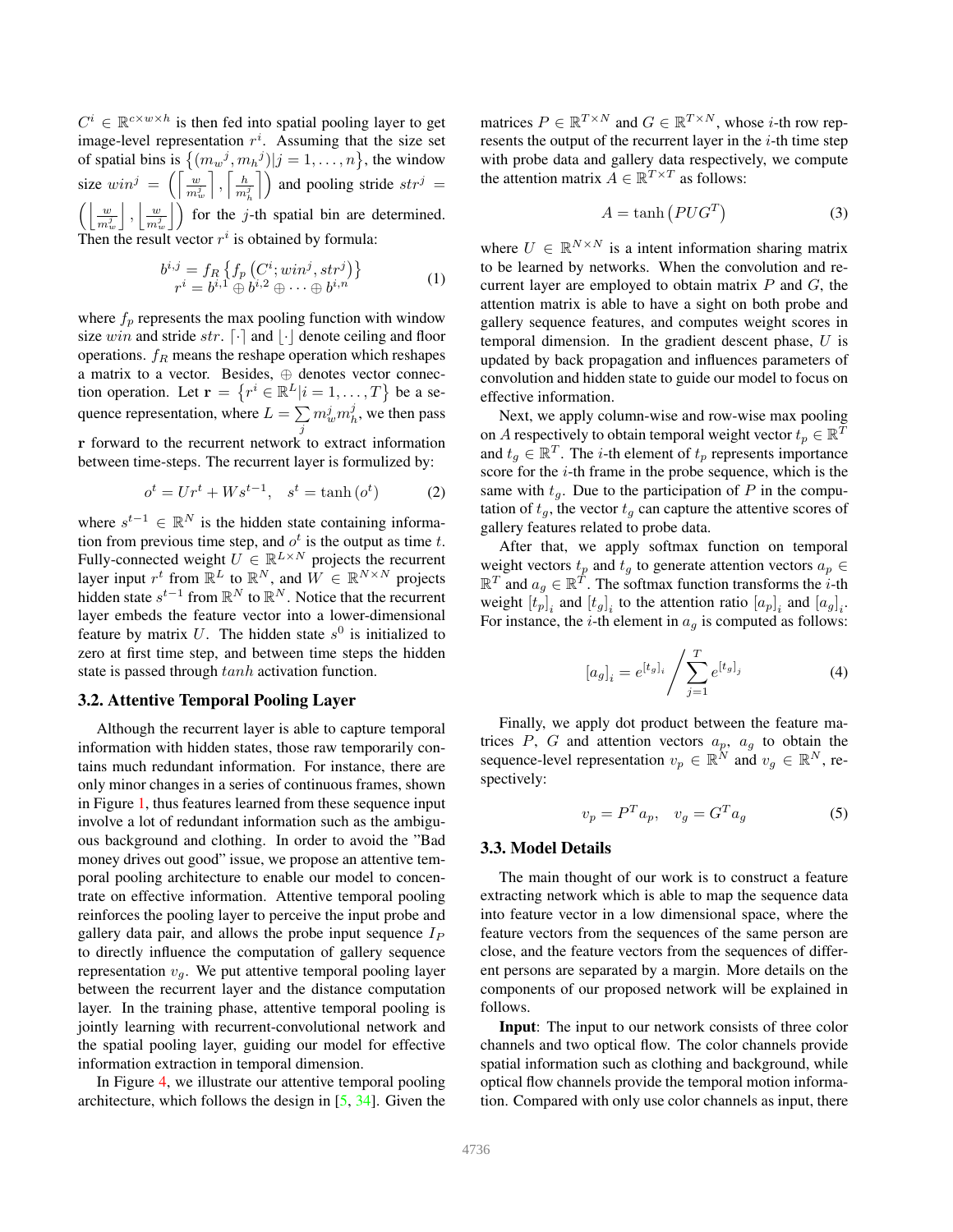<span id="page-4-2"></span>

<span id="page-4-1"></span>Figure 4. Attentive temporal pooling architecture. With the RNNs output matrices  $P$  and  $G$ , we compute attention matrix by introduce a parameter matrix  $U$  to capture attentive score in temporal dimension. With column/row-wise max pooling operation and softmax function, the attention vector is obtained, which contains the attentive weight for each time step. The sequence-level representation is computed by dot product between the feature matrices  $P$ ,  $G$  and attention vectors  $a_p$ ,  $a_q$ .

should be a promotion for person re-id when utilizing both of color channels and optical flow channels .

The Siamese Network: We use a Siamese network architecture as shown in Figure [2.](#page-1-0) As mentioned above, our network architecture is grouped by four functional parts: convolutional layers, the attentive spatial pooling layer, the recurrent layer and the attentive temporal pooling layer. As for convolutional layers, we use a convolutional architecture with parameters shown in Table [1,](#page-4-0) and the pooling layer in the final layer is replaced by the attentive spatial pooling layer. Notice that convolutional layers are unrolled along with the recurrent layer, and these layers share their parameters in all time steps, which means all frames are passed through the same spatial feature extractor. Similarly, the two recurrent layers also share their parameters to process a pair sequences input.

The Training Objective: Given a pair of sequences  $(I_p, I_q)$  of persons p and g, the sequence-level representations  $(v_p, v_q)$  are obtained by our Siamese network. After that, we use the Euclidean distance Hinge loss to train our model as follows:

$$
E(v_p, v_g) = \begin{cases} ||v_p - v_g||^2 & p = g \\ \max\left(0, m - ||v_p - v_g||^2\right) & p \neq g \end{cases}
$$
 (6)

where  $m$  denotes the margin to separate features of different persons in Hinge loss. In the training phase, the network is shown positive and negative input pairs alternately. While in the testing phase for a new sequence input, we copy the sequence to form a new pair and pass the pair through our Siamese network to obtain identity feature. By computing the distance between the identity feature with previously saved features of other identities, the most similar identity is indicated with the lowest distance. In addition, we also

<span id="page-4-0"></span>Table 1. layer parameter of the CNN network

| raone 1, ia jet parameter of the era methorit |         |                                     |              |  |  |  |
|-----------------------------------------------|---------|-------------------------------------|--------------|--|--|--|
| Layer<br>Type                                 |         | Conv(size,<br>channel, pad, stride) | Max Pooling  |  |  |  |
| $Conv_1$                                      | $c+t+p$ | $5\times 5$ , 16, 4, 1              | $2 \times 2$ |  |  |  |
| $Conv_2$                                      | $c+t+p$ | $5\times 5, 32, 4, 1$               | $2 \times 2$ |  |  |  |
| $Conv_3$                                      | $c+t$   | $5\times 5$ , 32, 4, 1              | N/A          |  |  |  |

c: Convolutional layer; t: Tanh layer; p: Pooling layer

take identity classification loss into consideration, following the work [\[20\]](#page-8-10). We apply softmax regression on the final features  $(v_p, v_q)$  to predict the identity of persons. By using the cross-entropy loss, we obtain the identity loss  $I(v_p)$ and  $I(v_q)$ . Since that the joint learning of Siamese loss and identity loss brings about a great promotion, the final training objective is the combination of the Siamese loss and the identity loss  $L(v_p, v_q) = E(v_p, v_q) + I(v_p) + I(v_q)$ .

# 4. Experimental Results

We evaluate our model for video-based person re-id on three different datasets: iLIDS-VID [\[27\]](#page-8-22), PRID-2011 [\[8\]](#page-8-26) and MARS [\[39\]](#page-9-6). We also investigate how the joint pooling strategy can bring benefit to the proposed network, the difference between adapting attentive temporal pooling and other common temporal pooling strategies, and the use of attentive spatial pooling.

#### 4.1. iLIDS-VID & PRID-2011

The iLIDS-VID dataset [\[27\]](#page-8-22) contains 300 people in total, where each person is represented by two image sequences recorded by a pair of non-overlapping cameras. The length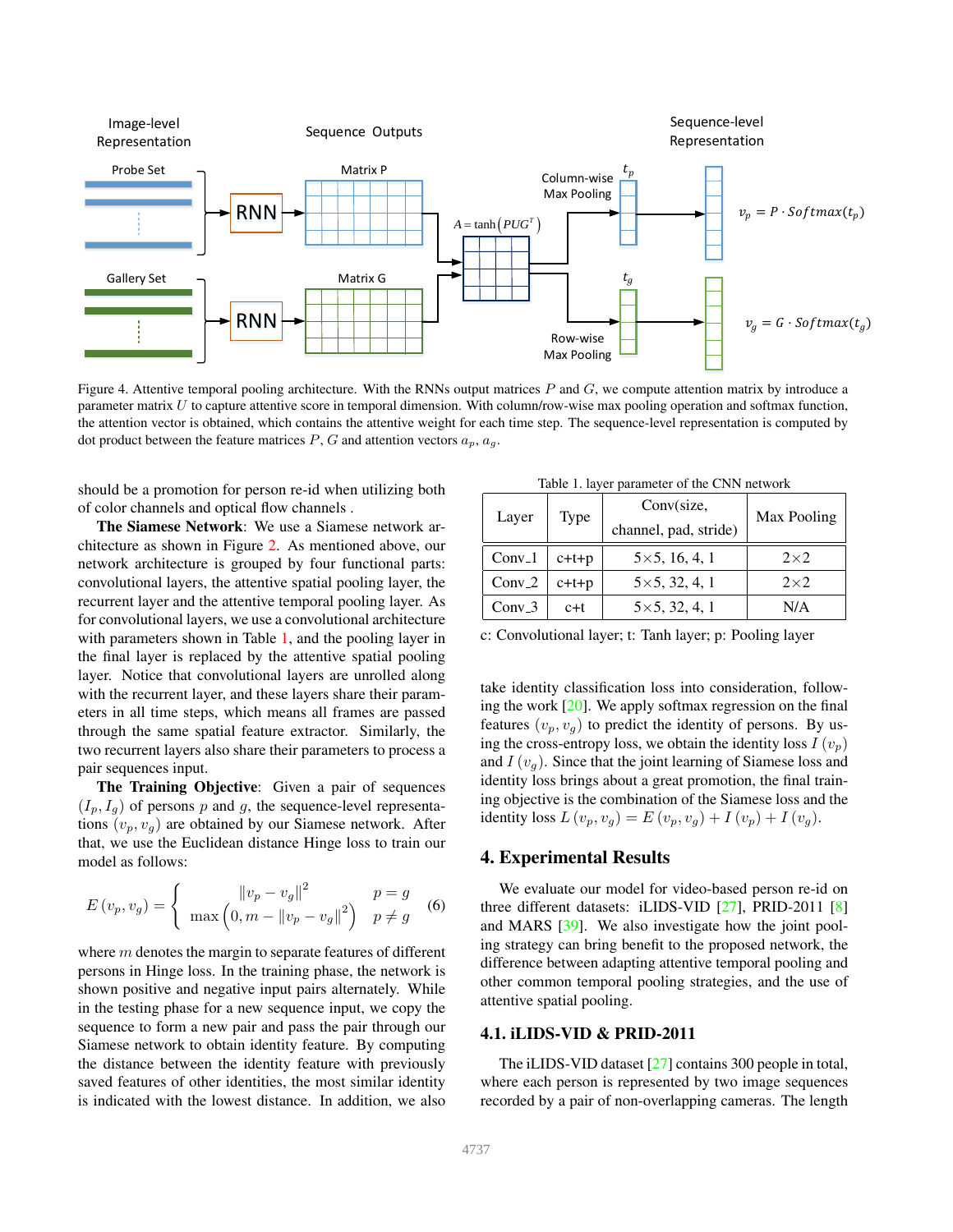<span id="page-5-1"></span>of frames forming each image sequence ranges from 23 to 192, with an average length of 73. The challenging dataset was created at an airport arrival hall under a multi-camera CCTV network, whose image sequences were accompanied by clothing similarities among people, lighting and viewpoint variations, cluttered background and occlusions.

The PRID-2011 re-id dataset [\[8\]](#page-8-26) consists of 400 image sequences for 200 people captured by two cameras that are adjacent to each other. Each image sequence is composed of frames of length from 5 to 675, with an average number of 100. It's captured in relatively simple environments with rare occlusions, compared with the iLIDS-VID dataset.

#### 4.1.1 Experiment Settings

Following [\[20\]](#page-8-10), we split the whole set of human sequence pairs of iLIDS-VID and PRID-2011 randomly into two subsets with equal size. One is used for training, and the other is used for testing. We report the performance of the average Cumulative Matching Characteristics (CMC) curves over 10 trials with different train/test splits. Data augmentation was done in several forms. Firstly, since the probe and gallery sequences are of variable-length, sub-sequences of  $k = 16$  consecutive frames were chosen randomly at each epoch during training process. Yet we considered the first camera as probe and the second camera as gallery during testing. Secondly, positive pair was composed of a subsequence from camera 1 and a sub-sequence from camera 2 containing the same person A, and negative pair was composed of a sub-sequence from camera 1 of person A and a sub-sequence from camera 2 of person B, who was selected arbitrarily from the rest of people in training set. Positive and negative sequence pairs were sent to our system successively so that the model is capable of distinguishing correct match and wrong match. Lastly, the image level augmentation was performed by cropping and mirroring. Sub-image of both width and length 8 pixels less than its progenitor was produced after cropping, and then we fixed the cropping area within the same sequence. Mirroring operation was randomly applied to a whole sequence together with a probability of  $p = 0.5$ . Test data also underwent the augmentation to eliminate bias.

Preprocessing steps included the following actions [\[20\]](#page-8-10): Images were converted to YUV color space firstly, and each color channel was normalized to have zero mean and unit variance; Optical flow, both vertical and horizontal, were extracted between each pair of adjoining images using the Lucas-Kanade method [\[18\]](#page-8-27), and then optical flow channels were normalized to the range -1 to 1; The learning rate, when network was trained with stochastic gradient descent, was 0.001 at the beginning, with batch size set as one.

The initialization of hyper-parameters of convolutional network was performed based on [\[20\]](#page-8-10), optimized already on

<span id="page-5-0"></span>

|  | Table 2. Comparison of our model with other state-of-the-art meth- |
|--|--------------------------------------------------------------------|
|  | ods on iLIDS-VID and PRID-2011 according to CMC curves (%).        |

| <b>Dataset</b>      |    |    | <b>iLIDS-VID</b> |    | <b>PRID-2011</b> |    |    |    |
|---------------------|----|----|------------------|----|------------------|----|----|----|
| <b>CMC</b> Rank     |    | 5  | 10               | 20 |                  | 5  | 10 | 20 |
| <b>ASTPN</b>        | 62 | 86 | 94               | 98 | 77               | 95 | 99 | 99 |
| <b>RNN-CNN [20]</b> | 58 | 84 | 91               | 96 | 70               | 90 | 95 | 97 |
| <b>RFA</b> [32]     | 49 | 77 | 85               | 92 | 64               | 86 | 93 | 98 |
| <b>STA</b> [17]     | 44 | 72 | 84               | 92 | 64               | 87 | 90 | 92 |
| VR [27]             | 35 | 57 | 68               | 78 | 42               | 65 | 78 | 89 |
| <b>AFDA</b> [12]    | 38 | 63 | 73               | 82 | 43               | 73 | 85 | 92 |

the challenging VIPeR person re-identification dataset [\[22\]](#page-8-30). Besides, the margin in the Siamese cost function was set to 3, and the dimension of feature space was set to 128. We alternately showed our Siamese network positive and negative sequence pairs, and a full epoch consisted of the equal number of both. As the training set contains 150 people with a maximum sequence length of 192, it takes approximately 3 hours to train for 700 epochs, using the Nvidia GTX-1080 GPU.

## 4.1.2 Results

We display the results on iLIDS-VID and PRID-2011 in Table [2.](#page-5-0) The competitor methods are introduced as follows:

- RNN-CNN: A recurrent convolutional network (RCN) [\[20\]](#page-8-10) with temporal pooling.
- RFA: Recurrent feature aggregation network [\[32\]](#page-8-7) based on LSTM, which aggregates the frame-wise human region representation at each time stamp and produces a sequence-level representation.
- STA: Spatio-temporal body-action model that takes the video of a walking person as input and builds a spatiotemporal appearance representation for pedestrian reidentification.
- VR: A DVR framework presented in [\[27\]](#page-8-22) for person re-id uses discriminative space-time feature selection to automatically discover and exploit the most reliable video fragments.
- AFDA: An algorithm [\[12\]](#page-8-29) that hierarchically clusters image sequences and uses the representative data samples to learn a feature subspace maximizing the Fisher criterion.

Comparing the CMC results of our proposed architecture with the RNN-CNN method and other systems on iLIDS-VID, we can conclude that the attentive mechanism enables our network to outperform all mentioned networks by a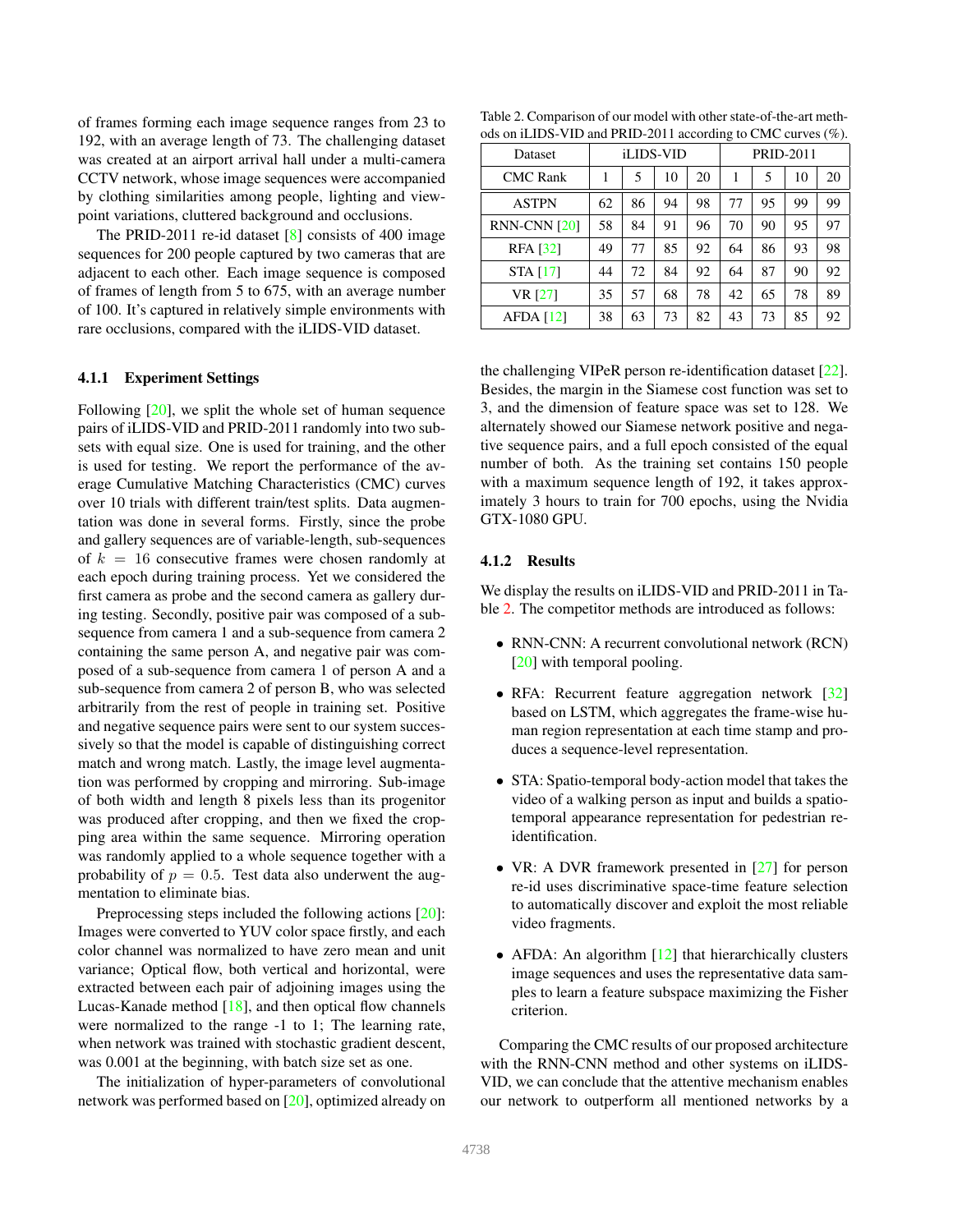<span id="page-6-4"></span>large margin. Note that even for the rank-1 matching rate, our method also achieves 62%, exceeding the RNN-CNN method by more than 4%. We further notice that even without attentive spatial pooling layer, the utilization of attentive temporal pooling can still lead to a fairly good performance. Thus our proposed network is capable of capturing frame-level human features and then fusing them into a discriminative representation. Another point is that the performances of DNNs seem to apparently surpass the existing state-of-the-art algorithms  $[10, 12, 9]$  $[10, 12, 9]$  $[10, 12, 9]$  $[10, 12, 9]$ , proving the power of DNNs when sufficient training data is available.

Less challenging than iLIDS-VID as PRID-2011 is, we can observe overall increments in matching rate. Our model still outperforms other methods prominently in terms of Table [2,](#page-5-0) with rank-1 accuracy achieving 77%—transcending the RNN-CNN method by 7%. Besides, our system is more efficient and robust since its CMC rank rate reaches 95% at level of rank 5 and further goes up to the summit of 99% quickly at the level of rank 10. The tendency of accuracy demonstrates that our system is an effective space-time feature extractor, able to obtain more discriminative sequence-level representation through learning process. DNNs [\[20,](#page-8-10) [32\]](#page-8-7) still exhibit distinctive capability of capturing human features on the whole, with accuracy converging at earlier point.

# 4.2. MARS

This is a dataset introduced in [\[39\]](#page-9-6), which is also claimed to be the largest video re-id dataset to date. MARS consists of 1261 different pedestrians, each of whom was captured by at least two cameras. Compared with iLIDS-VID and PRID-2011, MARS is 4 times larger in the number of identities and 30 times larger in total tracklets. The tracklets of MARS are generated automatically by DPM detector and GMMCP tracker, whose error makes MARS more realistic and of course more challenging than previous dataset. Each identity has 13.2 tracklets on average. For instance, most identities are captured by 2-4 cameras, and most identities have 5-15 tracklets, most of which contain 25-50 frames.

To perform our experiments on MARS, simplification should be done in two steps. Firstly, as pedestrians were recorded by at least 2 cameras, we randomly chose 2 camera viewpoints of the same person out of the ensemble. Then one of them was set as probe set and the other was set as gallery set. Here the case was reduced to our previous experiences with iLIDS-VID and PRID-2011.

The performances of our models are displayed in Table [3,](#page-7-0) compared with the baseline RNN-CNN. ASTPN still achieves the best accuracy while general results dropping obviously in contrast with Table [2.](#page-5-0) Compared with iLIDS-VID and PRID-2011, the improvement is larger (around 4% in all ranks). The reasons may be attributed to that a considerable part of image sequences of MARS are accompanied

<span id="page-6-1"></span>

<span id="page-6-3"></span><span id="page-6-2"></span><span id="page-6-0"></span>Figure 5. The variants of our model are tested on three datasets respectively. ATPN refers to attentive temporal pooling network and ASP refers to attentive spatial pooling network. Finally ASTPN stands for the combination of ATPN and ASPN.

by cluttered backgrounds, ambiguity in visual appearance, or drastic viewpoint changes between sequence pairs.

# 4.3. Control Experiments with Different Pooling Strategies

We investigate the effects of attentive temporal pooling (ATPN), attentive spatial pooling (ASPN), and the coexistence of them (ASTPN). The related CMC curves on iLIDS-VID, PRID-2011 and MARS are presented in Figure [5](#page-6-0) re-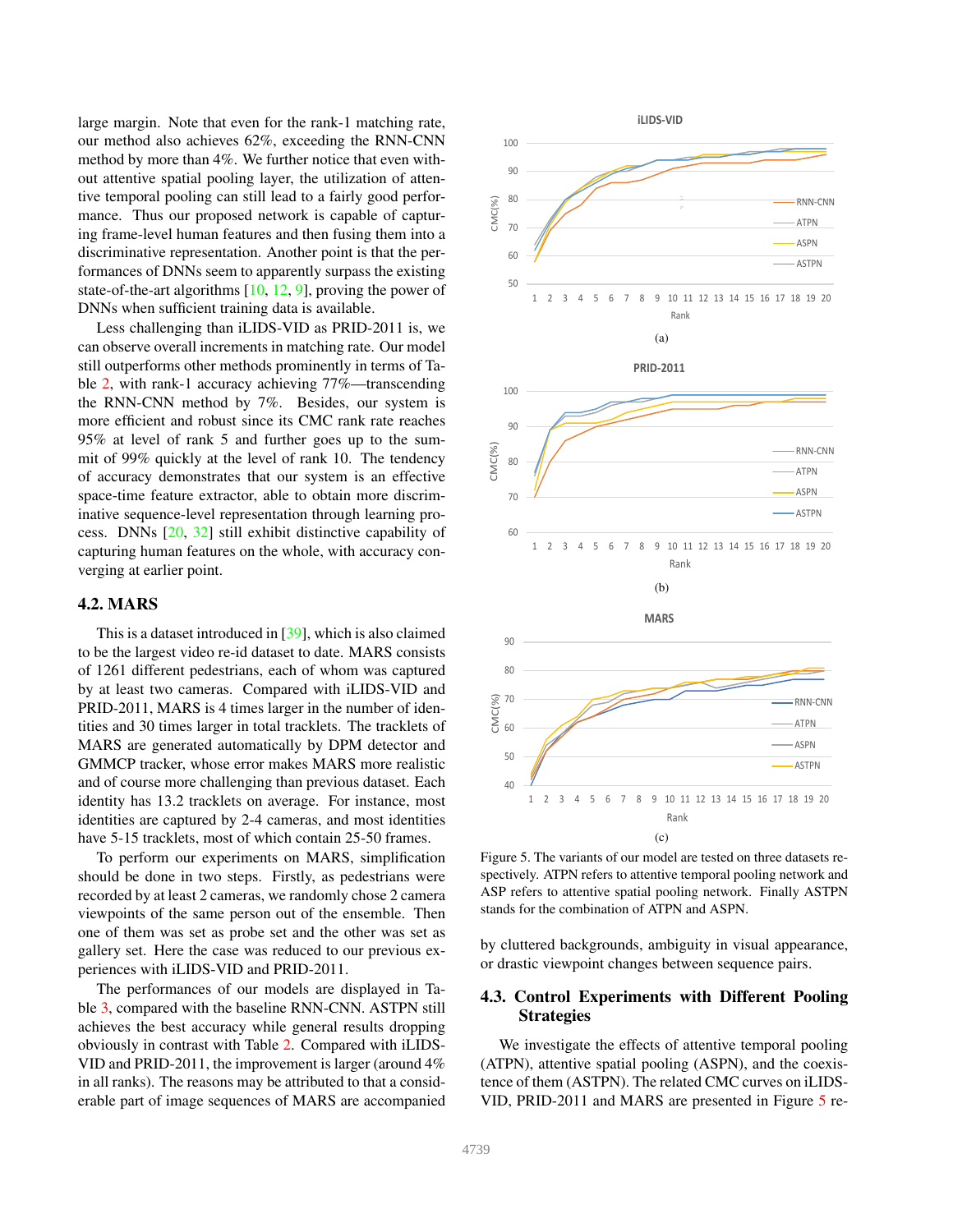<span id="page-7-2"></span>Table 3. Performance comparison with CMC Rank accuracy on MARS  $(\%)$ .

<span id="page-7-0"></span>

| Dataset      | MARS |    |    |    |  |
|--------------|------|----|----|----|--|
| CMC Rank     |      |    | 10 | 20 |  |
| RNN-CNN      | 40   | 64 | 70 | 77 |  |
| <b>ASTPN</b> | 44   | 70 | 74 | 81 |  |

spectively.

ATPN: the overall performance of ATPN curve is obviously better than the RNN-CNN method in Figure  $5(a)$  and [5\(b\).](#page-6-2) For example, ATPN curve exceeds the RNN-CNN method by almost 10% at the rank 2 accuracy on PRID-2011. Meanwhile, on iLIDS-VID ATPN curve also outperforms the RNN-CNN method by 5% at the rank 3 accuracy. We can safely conclude that ATPN can efficiently utilize temporal human appearance to form powerful sequencelevel representation, which is more subtle and discriminative than the output of simple pooling strategies (maxpooling and mean-pooling).

ASPN exhibits equally prominent capability of matching compared with ATPN on iLIDS-VID. Although it is less robust than ATPN on PRID-2011, distinct margin still exists between ASPN curve and the RNN-CNN method. We may reason that ASPN, attentive spatial pooling network, mainly leverages relevant contextual information to enhance the discriminative power of the final representation. However, as we have mentioned about these two datasets, iLIDS-VID was created in a rather complicated environment, which means the contextual information could be more valuable clue due to the ambiguity of human appearance. On the contrary, ASPN thus doesn't perform as competitively as ATPN in Figure [5\(b\).](#page-6-2)

ASTPN: combining ATPN and ASPN together, ASTPN can capitalize on frame-wise interactions effectively as well as selectively propagate additional contextual information through the network. Based on Figure  $5(c)$ , where apparent distinction between ATPN curve and ASTPN curve can be observed with overall accuracy decreasing caused by MARS, ASTPN exceeds ATPN by about 5% at rank 3 point. It's proven that ASTPN is a more robust joint method especially on dataset as challenging as MARS.

#### 4.4. Cross-Dataset Testing

Data bias is inevitable since a particular dataset only represents a small fragment of data of whole real world. The machine-learning model trained on A dataset would perform much worse when tested on B dataset. It can be regarded as over-fitting to the particular scenario, thus reducing the generality of the model. Cross-data testing is designed to evaluate the model's potentials in practical application.

The settings are introduced as follows: Both ASTPN and

<span id="page-7-1"></span>Table 4. Cross-dataset testing matching rate on PRID-2011 (%). \* indicates that both probe set and gallery set are composed of single image during test.

| Model          | Trained on       |    | 5  | 10 | 20 |
|----------------|------------------|----|----|----|----|
| <b>ASTPN</b>   | <b>iLIDS-VID</b> | 30 | 58 | 71 | 85 |
| ASTPN*         | <b>iLIDS-VID</b> | 15 | 33 | 46 | 63 |
| <b>RNN-CNN</b> | iLIDS-VID        | 28 | 57 | 69 | 81 |
| RNN-CNN*       | <b>iLIDS-VID</b> | 14 | 31 | 45 | 61 |

RNN-CNN are trained on diverse iLIDS-VID dataset, and then are tested on 50% of the PRID-2011 dataset. Apart from distinction brought out by cross-dataset training, the contrast of single-shot method and multi-shot method is also shown in Table [4.](#page-7-1) Although results are much worse than Table [2,](#page-5-0) ASTPN still achieves 30% on rank 1 accuracy, close to SRID [\[10\]](#page-8-31) which is trained on PRID-2011 with the rank 1 accuracy of 35% . Moreover, using video-based re-id seems to improve the scores of both models by 100% than using single-shot re-id in terms of rank 1 score. It can be concluded that the valuable temporal information provided by video-based re-id really enhance the generalization performance of re-id networks greatly.

## 5. Conclusion

We proposed ASTPN, a novel deep architecture with jointly attentive spatial-temporal pooling for video-based person re-identification, enabling a joint learning of the representations of the inputs as well as their similarity measurement. ASTPN extends the standard RNN-CNNs by decomposing pooling into two steps: a spatial-pooling on feature map from CNN and an attentive temporal-pooling on the output of RNN. In effect, explicit or implicitly attention is performed at each pooling stage which select key regions or frames over the sequences for the feature representation learning.

Extensive experiments on iLIDS-VID, PRID-2011 and MARS have demonstrated that ASTPN significantly outperforms standard max and temporal pooling approaches. In particular, by executing control experiments, we show the joint pooling power than either of spatial/temporl pooling separately. Additionally, ASTPN is simple to implement and introduces little computational overhead compared to general max pooling, which makes it a desirable design choice for deep RNN-CNNs used in person re-identification in future. We would also consider to apply the current method into target tracking/detection systems [\[26\]](#page-8-33).

## 6. Acknowledgment

This research is supported by NSFC No. 61401169 with principal investigator Pan Zhou.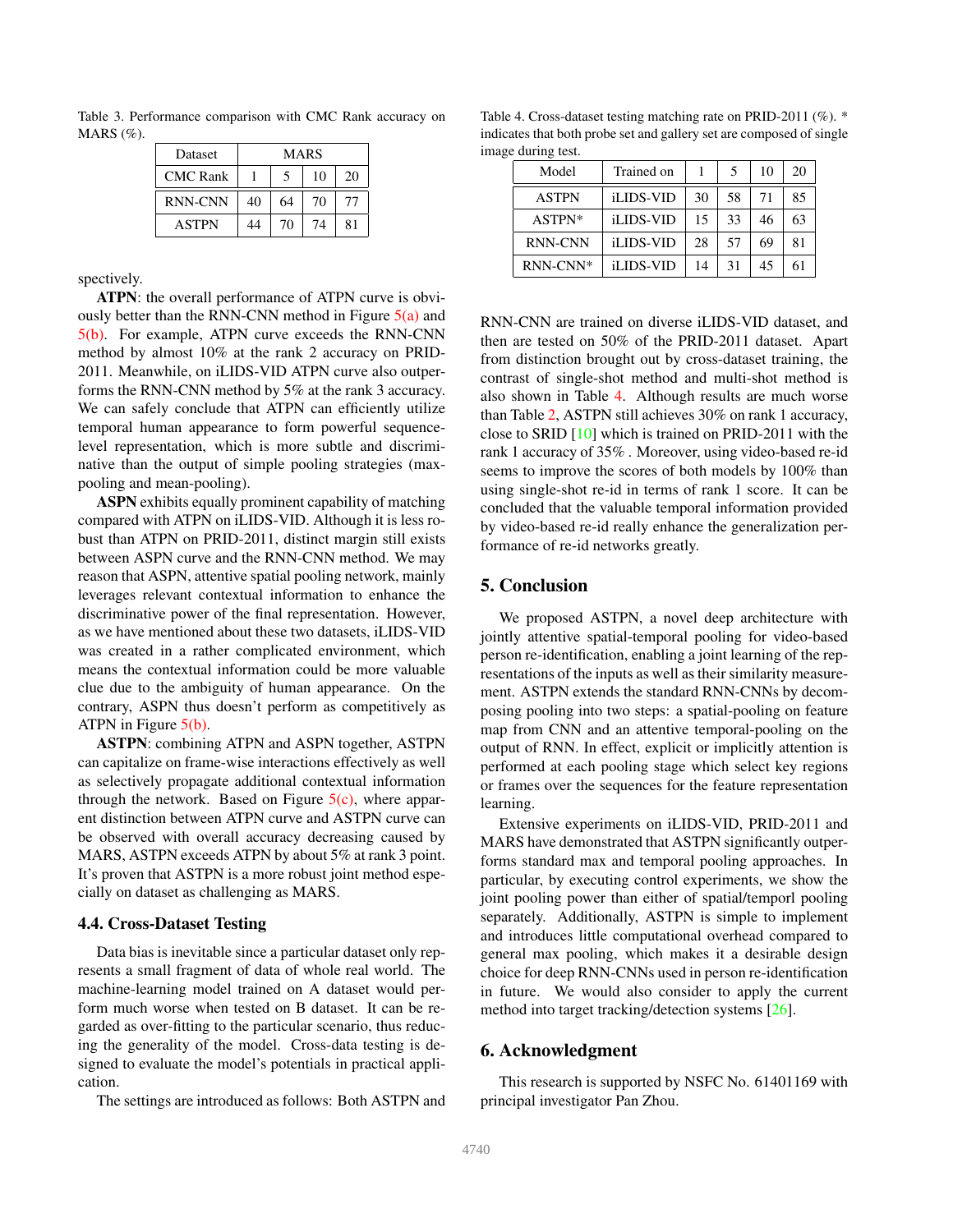# References

- <span id="page-8-11"></span>[1] D. Bahdanau, K. Cho, and Y. Bengio. Neural machine translation by jointly learning to align and translate. *CoRR*, abs/1409.0473, 2014. [2,](#page-1-1) [3](#page-2-1)
- <span id="page-8-17"></span>[2] A. Barhillel, T. Hertz, N. Shental, and D. Weinshall. Learning a mahalanobis metric from equivalence constraints. *JMLR*, pages 937–965, 2005. [2](#page-1-1)
- <span id="page-8-21"></span>[3] Y. Cheng, L. M. Brown, Q. Fan, R. S. Feris, S. Pankanti, and T. Zhang. Riskwheel: Interactive visual analytics for surveillance event detection. In *IEEE International Conference on Multimedia and Expo, ICME 2014, Chengdu, China, July 14-18, 2014*, pages 1–6, 2014. [2](#page-1-1)
- <span id="page-8-20"></span>[4] Y. Cheng, Q. Fan, S. Pankanti, and A. Choudhary. Temporal sequence modeling for video event detection. In *The IEEE Conference on Computer Vision and Pattern Recognition (CVPR)*, June 2014. [2](#page-1-1)
- <span id="page-8-14"></span>[5] C. N. dos Santos, M. Tan, B. Xiang, and B. Zhou. Attentive pooling networks. *CoRR*, abs/1602.03609, 2016. [2,](#page-1-1) [3,](#page-2-1) [4](#page-3-0)
- <span id="page-8-16"></span>[6] M. Farenzena, L. Bazzani, A. Perina, V. Murino, and M. Cristani. Person re-identification by symmetry-driven accumulation of local features. In *:IEEE CVPR*, pages 2360– 2367, 2010. [2](#page-1-1)
- <span id="page-8-25"></span>[7] K. He, X. Zhang, S. Ren, and J. Sun. Spatial pyramid pooling in deep convolutional networks for visual recognition. *CoRR*, abs/1406.4729, 2014. [3](#page-2-1)
- <span id="page-8-26"></span>[8] M. Hirzer, C. Beleznai, P. M. Roth, and H. Bischof. Person re-identification by descriptive and discriminative classification. In *scandinavian conference on image analysis*, pages 91–102, 2011. [5,](#page-4-2) [6](#page-5-1)
- <span id="page-8-32"></span>[9] S. Karanam, Y. Li, and R. Radke. Person re-identification with discriminatively trained viewpoint invariant dictionaries. In *:IEEE ICCV*, pages 4516–4524, 2015. [7](#page-6-4)
- <span id="page-8-31"></span>[10] S. Karanam, Y. Li, and R. Radke. Sparse re-id: Block sparsity for person re-identification. In *:IEEE CVPR Workshops*, pages 33–40, 2015. [7,](#page-6-4) [8](#page-7-2)
- <span id="page-8-0"></span>[11] I. Kviatkovsky, A. Adam, and E. Rivlin. Color invariants for person reidentification. *IEEE TPAMI*, 35(7):1622–1634, 2013. [1,](#page-0-2) [2](#page-1-1)
- <span id="page-8-29"></span>[12] Y. Li, Z. Wu, S. Karanam, and R. Radke. Multi-shot human re-identification using adaptive fisher discriminant analysis. In *BMVC*, 2015. [6,](#page-5-1) [7](#page-6-4)
- <span id="page-8-18"></span>[13] Z. Li, S. Chang, F. Liang, T. S. Huang, L. Cao, and J. R. Smith. Learning locally-adaptive decision functions for person verification. In *:IEEE CVPR*, pages 3610–3617, 2013. [2](#page-1-1)
- <span id="page-8-3"></span>[14] S. Liao and S. Z. Li. Efficient psd constrained asymmetric metric learning for person re-identification. In *:IEEE ICCV*, pages 3685–3693, 2015. [1,](#page-0-2) [2](#page-1-1)
- <span id="page-8-2"></span>[15] C. Liu, S. Gong, and C. C. Loy. Person re-identification: what features are important? In *:IEEE ICCV*, pages 391– 401, 2012. [1,](#page-0-2) [2](#page-1-1)
- <span id="page-8-24"></span>[16] H. Liu, J. Feng, M. Qi, J. Jiang, and S. Yan. End-to-end comparative attention networks for person re-identification. *CoRR*, abs/1606.04404, 2016. [3](#page-2-1)
- <span id="page-8-28"></span>[17] K. Liu, B. Ma, W. Zhang, and R. Huang. A spatiotemporal appearance representation for video-based pedes-

trian re-identification. In *:IEEE CVPR*, pages 3810–3818, 2015. [6](#page-5-1)

- <span id="page-8-27"></span>[18] B. D. Lucas and T. Kanade. An iterative image registration technique with an application to stereo vision. In *IJCAI*, pages 674–679, 1981. [6](#page-5-1)
- <span id="page-8-1"></span>[19] B. Ma, Y. Su, and F. Jurie. Local descriptors encoded by fisher vectors for person re-identification. In *:IEEE ICCV*, pages 413–422, 2012. [1,](#page-0-2) [2](#page-1-1)
- <span id="page-8-10"></span>[20] N. Mclaughlin, J. M. Rincon, and P. Miller. Recurrent convolutional network for video-based person re-identification. In *:IEEE CVPR*, pages 1325–1334, 2016. [1,](#page-0-2) [3,](#page-2-1) [5,](#page-4-2) [6,](#page-5-1) [7](#page-6-4)
- <span id="page-8-5"></span>[21] S. Paisitkriangkrai, C. Shen, and A. V. D. Hengel. Learning to rank in person re-identification with metric ensembles. In *:IEEE CVPR*, pages 1846–1855, 2015. [1,](#page-0-2) [2](#page-1-1)
- <span id="page-8-30"></span>[22] D. G. S. S. Brennan, and H. Tao. Evaluating appearance models for recognition, reacquisition, and tracking. *PETS*, 3, 2007. [6](#page-5-1)
- <span id="page-8-23"></span>[23] S. Sharma, R. Kiros, and R. Salakhutdinov. Action recognition using visual attention. *CoRR*, abs/1511.04119, 2015. [3](#page-2-1)
- <span id="page-8-8"></span>[24] A. Subramaniam, M. Chatterjee, and A. Mittal. Deep neural networks with inexact matching for person re-identification. In D. D. Lee, M. Sugiyama, U. V. Luxburg, I. Guyon, and R. Garnett, editors, *Advances in NIPS*, pages 2667–2675. Curran Associates, Inc., 2016. [1](#page-0-2)
- <span id="page-8-9"></span>[25] R. R. Varior, B. Shuai, J. Lu, D. Xu, and G. Wang. A siamese long short-term memory architecture for human reidentification. In *ECCV*, pages 135–153, 2016. [1](#page-0-2)
- <span id="page-8-33"></span>[26] J. Wang, Y. Cheng, and R. Schmidt Feris. Walk and learn: Facial attribute representation learning from egocentric video and contextual data. In *The IEEE Conference on Computer Vision and Pattern Recognition (CVPR)*, June 2016. [8](#page-7-2)
- <span id="page-8-22"></span>[27] T. Wang, S. Gong, X. Zhu, and S. Wang. Person reidentification by video ranking. In *ECCV*, pages 688–703, 2014. [2,](#page-1-1) [5,](#page-4-2) [6](#page-5-1)
- <span id="page-8-15"></span>[28] X. Wang, G. Doretto, T. Sebastian, J. Rittscher, and P. Tu. Shape and appearance context modeling. In *:IEEE ICCV*, pages 1–8, 2007. [2](#page-1-1)
- <span id="page-8-19"></span>[29] K. O. Weinberger and L. K. Saul. Distance metric learning for large margin nearest neighbor classification. *Journal of Machine Learning Research*, pages 207–244, 2009. [2](#page-1-1)
- <span id="page-8-4"></span>[30] F. Xiong, M. Gou, O. Camps, and M. Sznaier. Person reidentification using kernel-based metric learning methods. In *ECCV*, pages 1–16, 2014. [1,](#page-0-2) [2](#page-1-1)
- <span id="page-8-12"></span>[31] K. Xu, J. Ba, R. Kiros, K. Cho, A. C. Courville, R. Salakhutdinov, R. S. Zemel, and Y. Bengio. Show, attend and tell: Neural image caption generation with visual attention. In *ICML*, pages 2048–2057, 2015. [2,](#page-1-1) [3](#page-2-1)
- <span id="page-8-7"></span>[32] Y. Yan, B. Ni, Z. Song, C. Ma, Y. Yan, and X. Yang. Person re-identification via recurrent feature aggregation. In *ECCV*, pages 701–716, 2016. [1,](#page-0-2) [3,](#page-2-1) [6,](#page-5-1) [7](#page-6-4)
- <span id="page-8-6"></span>[33] D. Yi, Z. Lei, S. Liao, and S. Z. Li. Deep metric learning for person re-identification. In *:IEEE CVPR*, pages 24–39, 2014. [1,](#page-0-2) [3](#page-2-1)
- <span id="page-8-13"></span>[34] W. Yin, H. Schütze, B. Xiang, and B. Zhou. ABCNN: attention-based convolutional neural network for modeling sentence pairs. *TACL*, 4:259–272, 2016. [2,](#page-1-1) [3,](#page-2-1) [4](#page-3-0)